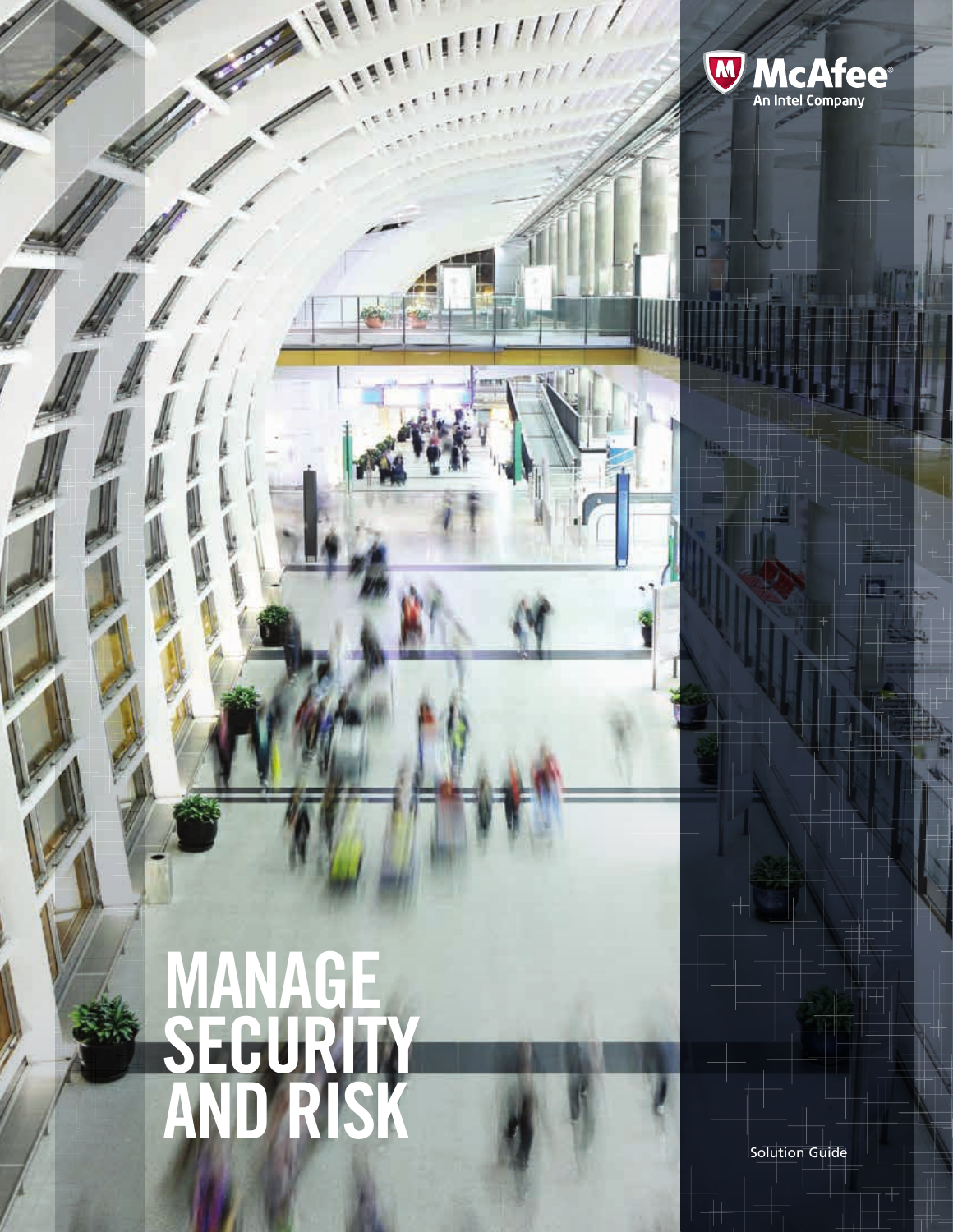### **LEVEL SECURITY CONNECTED REFERENCE ARCHITECTURE 2**



#### Security Connected

centralized, efficient, and<br>
is a set of the set of the set of the set of the set of the set of the set of the set of the set of the set o integration of multiple products, services, and partnerships for centralized, efficient, and<br>effective risk mitigation. Built Security Connected Reference for greater cost effectiveness,<br>and align security strategically and angli security strategically<br>with business initiatives. The The Security Connected framework from McAfee enables on more than two decades of proven security practices, the Security Connected approach helps organizations of all sizes and segments—across all geographies—improve security postures, optimize security for greater cost effectiveness, Architecture provides a concrete path from ideas to implementation. Use it to adapt the Security Connected concepts to your unique risks, infrastructure, and business objectives. McAfee is relentlessly focused on finding new ways to keep our customers safe.

Download the latest resources at [mcafee.com/securityconnected](www.mcafee.com/securityconnected).

# Get Proactive About Managing Risk

#### **Challenges**

Compliance and financial risk used to be the driving concerns for security and risk management. Audits and governance processes were predictable events that IT attempted to minimize and automate. Risk was a fairly static concept. However, today the pace of threats—"low and slow" as targeted attacks or lightning fast as cyberactivism and malware outbreaks—demands that executives and IT administrators pay more attention to unfolding events and make rapid risk-based decisions on mitigation.

Of course, compliance and financial risk have become dynamic too. Consider that regulators independently refine more than 200 guidelines around the world as the surging economy reshapes business opportunity. That once static risk picture now fluctuates like a kaleidoscope.

## Dig through Big Security Data

Managing risk today means making sense of more data: vulnerability scans, application and database logs, flows, access and session records, alerts, and trending analysis. Data streams originate from multiple systems protecting more users with more devices in more places.

Audits—whether internally or externally driven—showcase the pain of managing data from this plethora of sources. IT administrators must track down and collate data streams into the preferred format for the auditor's consumption. Audits are by definition a backward-looking and static assessment of past risk. They sap organizational resources and detract from proactive risk management—the ability to look forward, to understand and mitigate changing risks before they do damage.

## Evaluate risk

This world is a "Big Data" environment—big security data. Understanding subtle security threats can take days or months. Most security analysts experience comparable data issues to IT administrators fulfilling audits: that plethora of independent data streams makes it hard to form a concise and coherent picture of events. The bigger the mass of data being collected and analyzed, the more chaotic it seems and the longer it takes to reconstruct events. Only after the picture is complete—well after the event—can policies and protections be adjusted to prevent a repetition.

What if the attack is fast and furious—a denialof-service attack or rapidly spreading worm? Taking days or months to diagnose the problem could permit a tremendous—potentially fatal compliance and financial impact. Which assets are genuinely at risk to the threat and which have compensating controls or countermeasures? To answer this question, administrators need visibility into the security state of the full range of systems, including the expanding collection of mobile and personally owned devices accessing their networks.

### Act on events

After understanding come triage and remediation. Which assets matter the most? Which can wait? Administrators often swivel between different management consoles to run scans, execute scripts, adjust policies, install updates, or quarantine systems. Each product that crowds the security market adds cost and complexity: another user interface, data format, policy standard, or report. Inevitably, there are coverage gaps and mistakes that expose the organization and its assets to unnecessary—and usually unrecognized—risk.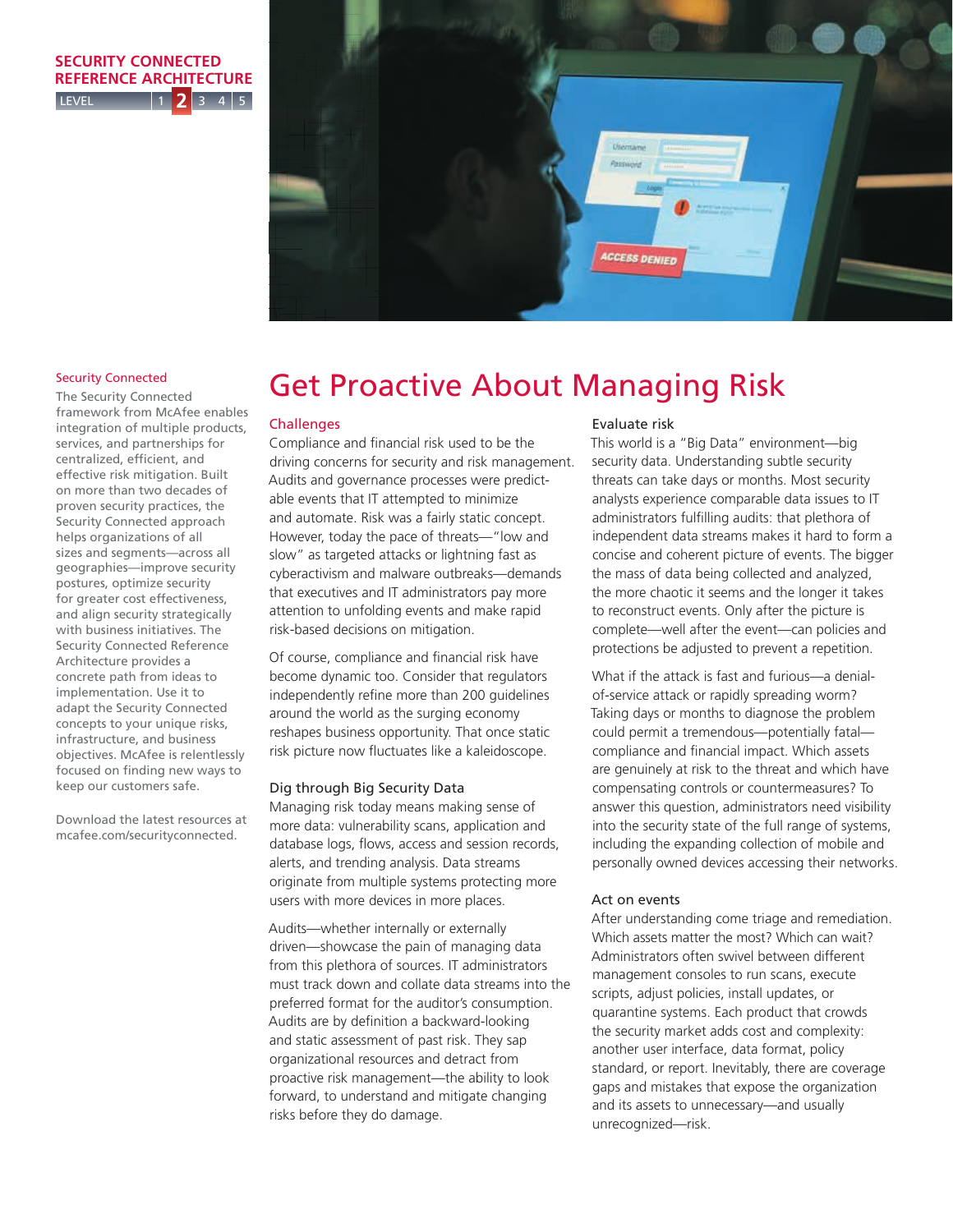*You can no longer manage risk from the rearview mirror. You must look forward—using a wide-angle lens—to identify and manage risk as it changes. Situational risk intelligence provides access to dynamic context about the global threat environment and your enterprise's assets and security posture. Automated risk management technologies use this context to help you continuously connect the dots to tune policies and protections.*

## **Solutions**

Big Security Data and its operational issues complicate security and risk management, but a comprehensive strategy coupled with modern technology will help make sense of the chaos. Within the context of compliance and financial risk management processes, you need to consider, in real time, the possible risks introduced by external and internal events. Unifying these efforts streamlines processes and supports automated responses that cut costs and response time. Executives gain visibility into the potential impact of security events on risk posture, while administrators gain the insight and control to mitigate risk proactively.

Modern security and information event management (SIEM) systems couple closely with security and compliance management of devices, servers, networks, applications, and databases. This security management platform can provide a command and control core that facilitates visibility and operational agility. The more closely these systems integrate with each other, with risk intelligence, and with security systems, the more easily you will be able to understand and manage risk. A platform approach aligns and unifies individual and fragmented processes, policies, workflows, and reports. Incorporating up-to-date intelligence places data in the context of changing risk and helps improve accuracy, relevance, and response time to lower risk.

## Assess vulnerabilities

Most regulated entities scan for vulnerabilities in support of compliance mandates. However, scheduled scans routinely miss remote and hibernating systems or bypass business-critical assets like applications and databases. Rogue systems may go unnoticed, harboring exploitable vulnerabilities. A conscientious approach to managing vulnerabilities across networked assets can accommodate these diverse systems and eliminate compliance gaps. You can use dynamic risk intelligence, asset value, and relevant countermeasures to direct scans or implementation of compensating controls.

#### Enhance situational awareness

In the face of cyberattacks and porous perimeters, most organizations want to better comprehend and respond to changing risks. The key is finding the data that matters, while it still matters. With the speed and capacity to handle Big Security Data, SIEM tools can monitor applications and databases, manage logs, and normalize events into correlated dashboards. Some also integrate a real-time understanding of the threat landscape as well as users, systems, data, risks, and countermeasures. With this rich contextual picture, you can quickly understand security-related activity, including historical activity. Robust analytical tools help you forecast and pinpoint attacks and remediate threats in minutes instead of days.

#### Look inside network traffic

Networks represent both critical infrastructure and pipelines that can leak sensitive, regulated data. By monitoring and managing network traffic, including encrypted traffic, administrators can reduce undesirable or risky Internet and application use and ensure content policies are enforced. The integration of next-generation network security with SIEM and system security can help risk managers enforce policies, defend against zero-day threats, and monitor, analyze, and report on compliance.

### Optimize log management

Logs provide a wealth of data that supports e-discovery, audits, and other compliance requirements—if you can absorb and cull data feeds to find the facts. With an integrated, secure, high-performance log management solution, you can collect data in real time from all relevant sources and preserve logs according to a secure chain of custody standard. Application control can ensure that attackers do not hijack logging systems to hide their actions. Connecting log management functions into other security and risk analytic functions helps get log data into the hands of those who can best use it to manage risk.

#### Best Practices Considerations

- • Align and unify fragmented processes and controls
- • Automate collection, correlation, assessment, response, and monitoring
- • Leverage dynamic risk intelligence, what-if analysis, and policy-based response to proactively identify and block threats
- • Ensure security and risk programs cover all devices, data, and IT infrastructure
- • Pull together all security and risk information across the enterprise into one platform for more efficient and effective management
- • Monitor the situation continuously and proactively to detect and respond to changing risk, maintain compliance, and prevent future security events

*Manual security and risk processes have a higher likelihood of failure and are a primary driver of increased security and compliance costs.*